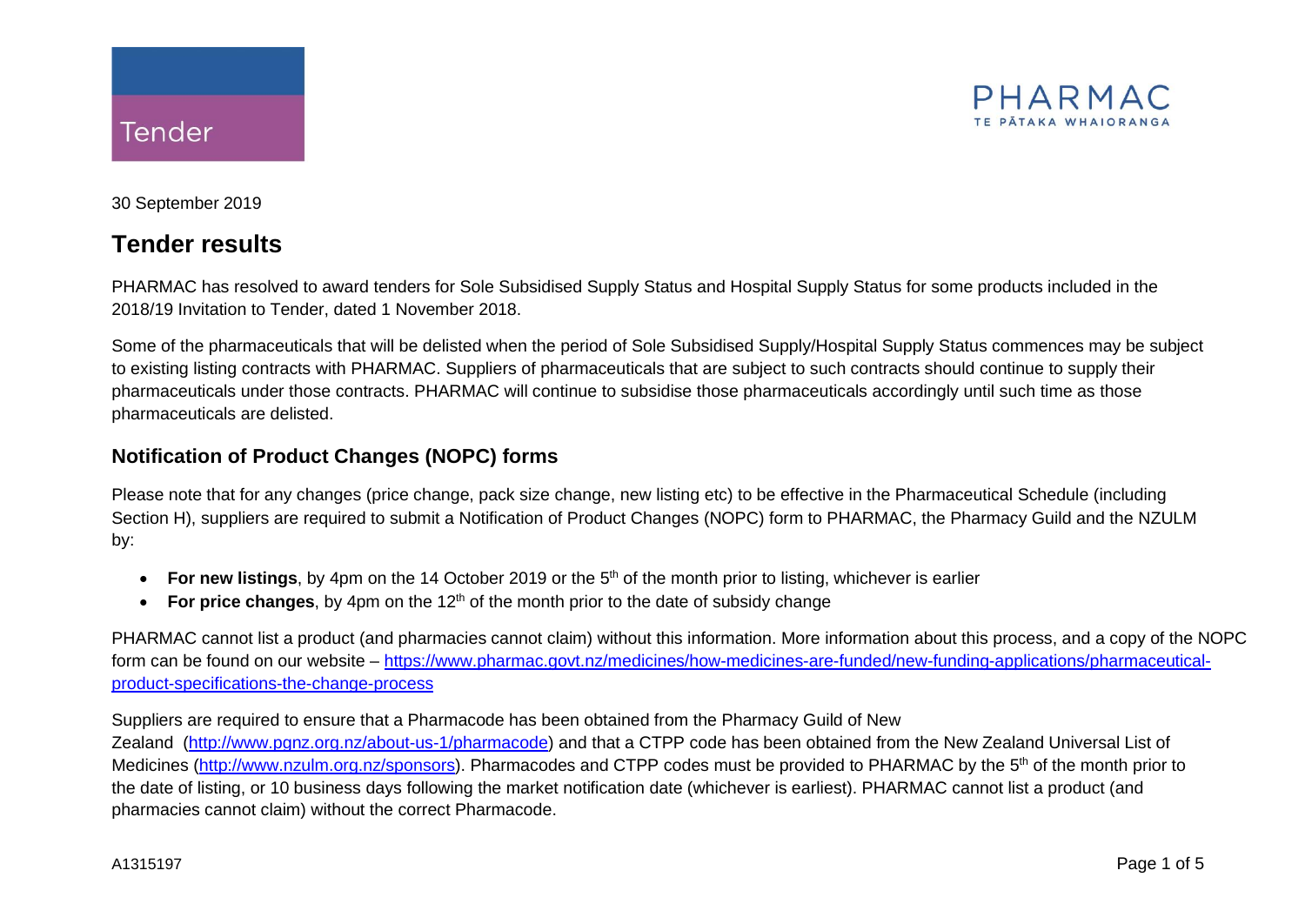# **2018/19 Tender – Sole Subsidised Supply Status or Hospital Supply Status applies until 30 June 2022**

#### **Community pharmaceutical tenders – Section B of the Pharmaceutical Schedule**

*1. Tenders awarded to pharmaceuticals where at least one other brand is listed.*

The decisions were as follows:

| Chemical name | Presentation;<br>Pack size and type  | Current<br>pack price | <b>New</b><br>pack price | Sole supply brand<br>(Supplier) | Date of listing | Sole Subsidised<br>Supply date | Brand (Supplier) affected by<br>delisting |
|---------------|--------------------------------------|-----------------------|--------------------------|---------------------------------|-----------------|--------------------------------|-------------------------------------------|
| Capecitabine  | Tab 150 mg;<br>60 tab, blister pack  | \$11.15               | \$10.00                  | Capercit<br>(Dr Reddy's)        | 1 February 2020 | <b>July 2020</b>               | <b>Brinov</b><br>(REX)                    |
| Capecitabine  | Tab 500 mg;<br>120 tab, blister pack | \$62.28               | \$49.00                  | Capercit<br>(Dr Reddy's)        | 1 February 2020 | <b>July 2020</b>               | <b>Brinov</b><br>(REX)                    |

### **Hospital pharmaceutical tenders – Section H of the Pharmaceutical Schedule**

*2. Tenders awarded to pharmaceuticals where at least one other brand is listed.*

The decisions were as follows:

| Chemical name | Presentation;<br>Pack size and type              | Current<br>pack<br>price | <b>New</b><br>pack<br>price | Hospital supply brand<br>(Supplier)   | <b>DV</b><br>Limit | Listing date    | <b>Hospital Supply Status</b><br>date | <b>Brand (Supplier)</b><br>affected by delisting |
|---------------|--------------------------------------------------|--------------------------|-----------------------------|---------------------------------------|--------------------|-----------------|---------------------------------------|--------------------------------------------------|
| Capecitabine  | Tab 150 mg;<br>60 tab, blister pack              | \$11.15                  | \$10.00                     | Capercit<br>(Dr Reddy's)              | 1%                 | 1 February 2020 | 1 July 2020                           | <b>Brinov</b><br>(REX)                           |
| Capecitabine  | Tab 500 mg;<br>120 tab, blister pack             | \$62.28                  | \$49.00                     | Capercit<br>(Dr Reddy's)              | 1%                 | 1 February 2020 | 1 July 2020                           | <b>Brinov</b><br>(REX)                           |
| Moxifloxacin  | Inj 1.6 mg per ml, 250 ml<br>bottle;<br>1 bottle | \$70.00                  | \$39.00                     | Moxifloxacin Kabi<br>(Fresenius Kabi) | 1%                 | 1 November 2019 | 1 April 2020                          | Avelox IV 400<br>(Bayer)                         |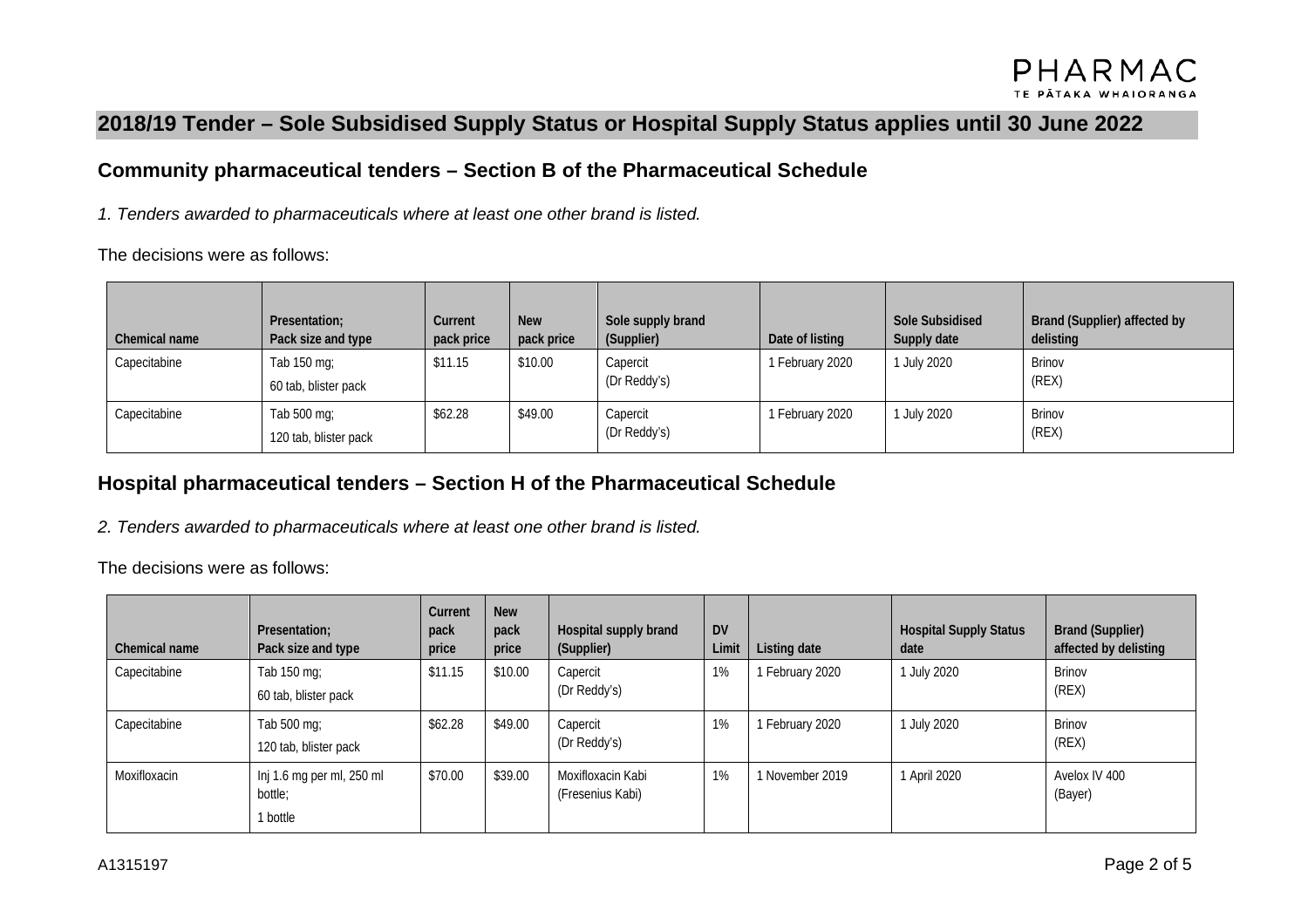

| Chemical name      | Presentation:<br>Pack size and type                   | Current<br>pack<br>price | <b>New</b><br>pack<br>price | Hospital supply brand<br>(Supplier) | <b>DV</b><br>Limit | Listing date | <b>Hospital Supply Status</b><br>date | <b>Brand (Supplier)</b><br>affected by delisting |
|--------------------|-------------------------------------------------------|--------------------------|-----------------------------|-------------------------------------|--------------------|--------------|---------------------------------------|--------------------------------------------------|
| Rocuronium bromide | Inj 10 mg per ml, 5 ml<br>ampoule;<br>10 ampoule pack | \$25.95<br>vial          | \$31.14<br>ampoule          | Hameln<br>(Max Health)              | 1%                 | 1 March 2020 | August 2020                           | <b>DBL Rocuronium</b><br>Bromide<br>(Pfizer)     |

*3. Tenders awarded to pharmaceuticals where no brand is listed.*

#### The decisions were as follows:

| Chemical name                              | Presentation;<br>Pack size and type                                    | <b>New</b><br>pack price | Hospital supply brand<br>(Supplier) | <b>DV</b><br>Limit | Listing date    | <b>Hospital Supply Status date</b> |
|--------------------------------------------|------------------------------------------------------------------------|--------------------------|-------------------------------------|--------------------|-----------------|------------------------------------|
| Bupivacaine hydrochloride<br>with fentanyl | Inj 0.625 mg with fentanyl 2 mcg per ml,<br>200 ml bag;<br>10 bag pack | \$305.00                 | <b>Biomed</b><br>(Biomed)           | 1%                 | 1 November 2019 | 1 April 2020                       |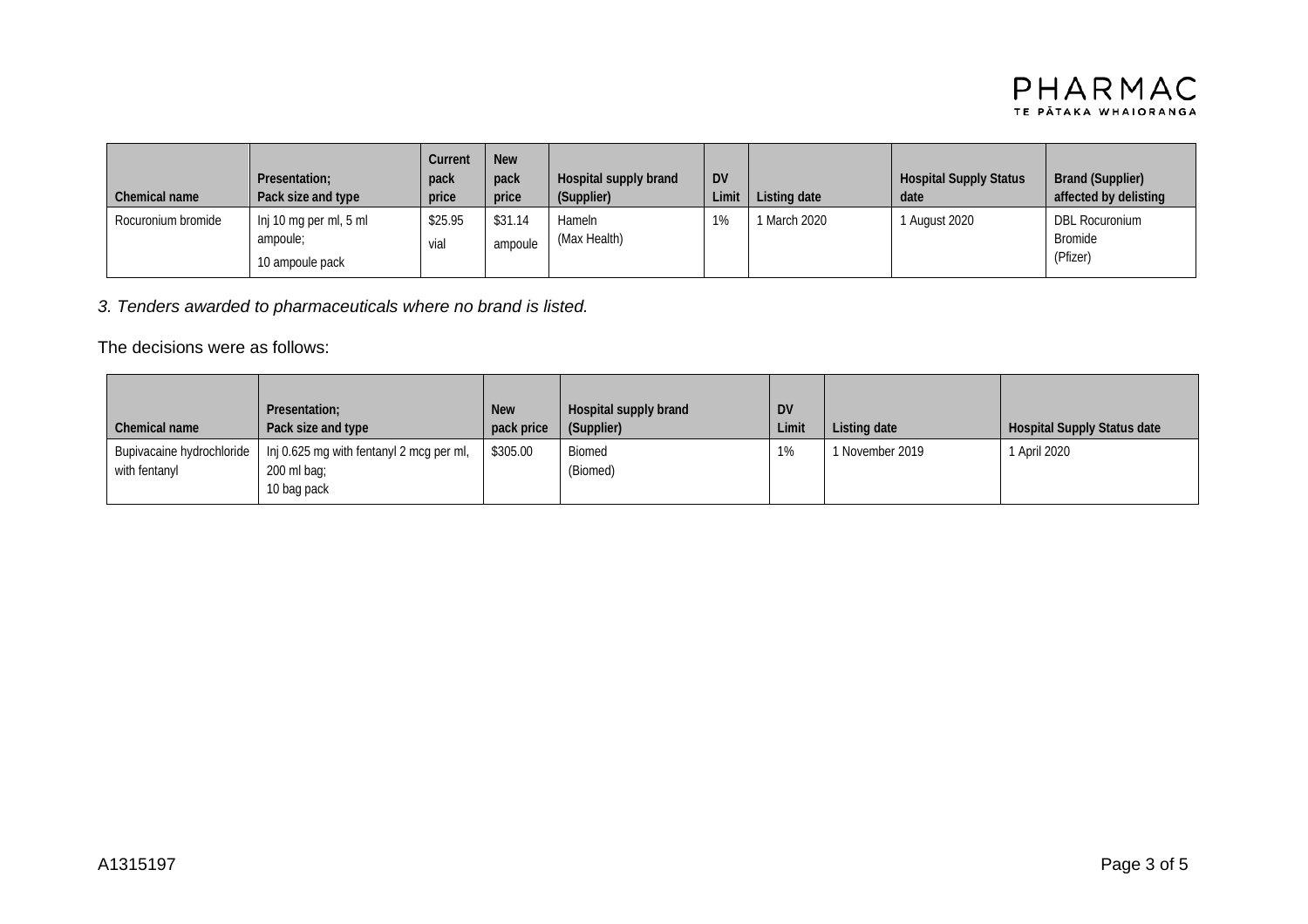

# **Tender declines - Products where no tender is to be awarded for Sole Subsidised Supply Status or Hospital Supply Status**

PHARMAC has resolved not to award tenders for Sole Subsidised Supply Status or Hospital Supply Status for the following products listed in:

- · the 2017/18 Invitation to Tender, dated 2 November 2017, and
- · the 2018/19 Invitation to Tender, dated 1 November 2018

#### 2017/18 Invitation to Tender

| Chemical name             | Line item    |
|---------------------------|--------------|
| Dorzolamide hydrochloride | Eye drops 2% |

#### 2018/19 Invitation to Tender

| Chemical name                                              | Line item                                               |
|------------------------------------------------------------|---------------------------------------------------------|
| Iron sucrose                                               | Inj 20 mg per ml, 5 ml ampoule                          |
| Lidocaine [lignocaine] hydrochloride with<br>chlorhexidine | Gel 2% with 0.05% chlorhexidine, 10 ml urethral syringe |
| Moxifloxacin                                               | Tab 400 mg                                              |
| <b>Noradrenaline</b>                                       | Inj 0.06 mg per ml, 50 ml syringe                       |
| <b>Noradrenaline</b>                                       | Inj 0.12 mg per ml, 100 ml bag                          |

| Chemical name        | I ine item                            |
|----------------------|---------------------------------------|
| <b>Noradrenaline</b> | Inj 0.16 mg per ml, 50 ml syringe     |
| Pantoprazole         | Inj 40 mg                             |
| Pegfilgrastim        | Inj 6 mg per 0.6 ml prefilled syringe |
| Pemetrexed           | Powder for infusion, 100 mg           |
| Sodium chloride      | Aqueous nasal spray isotonic          |